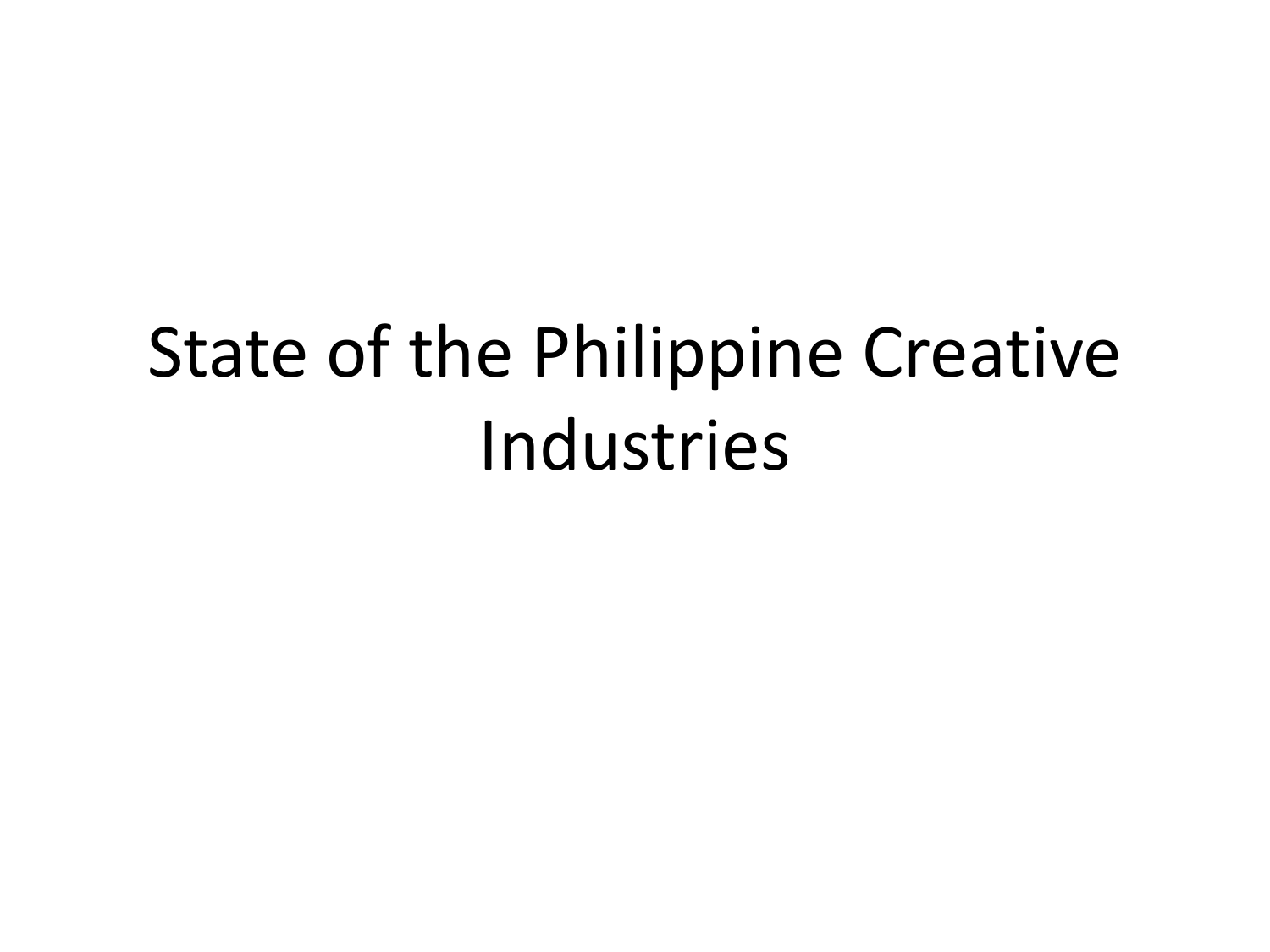# Objectives of the study

- Update the 2010 CIs Map
	- Describe the industry structure, employment size and economic contributions
- Identify cross-cutting issues and binding constraints
- Determine industry vision and strategies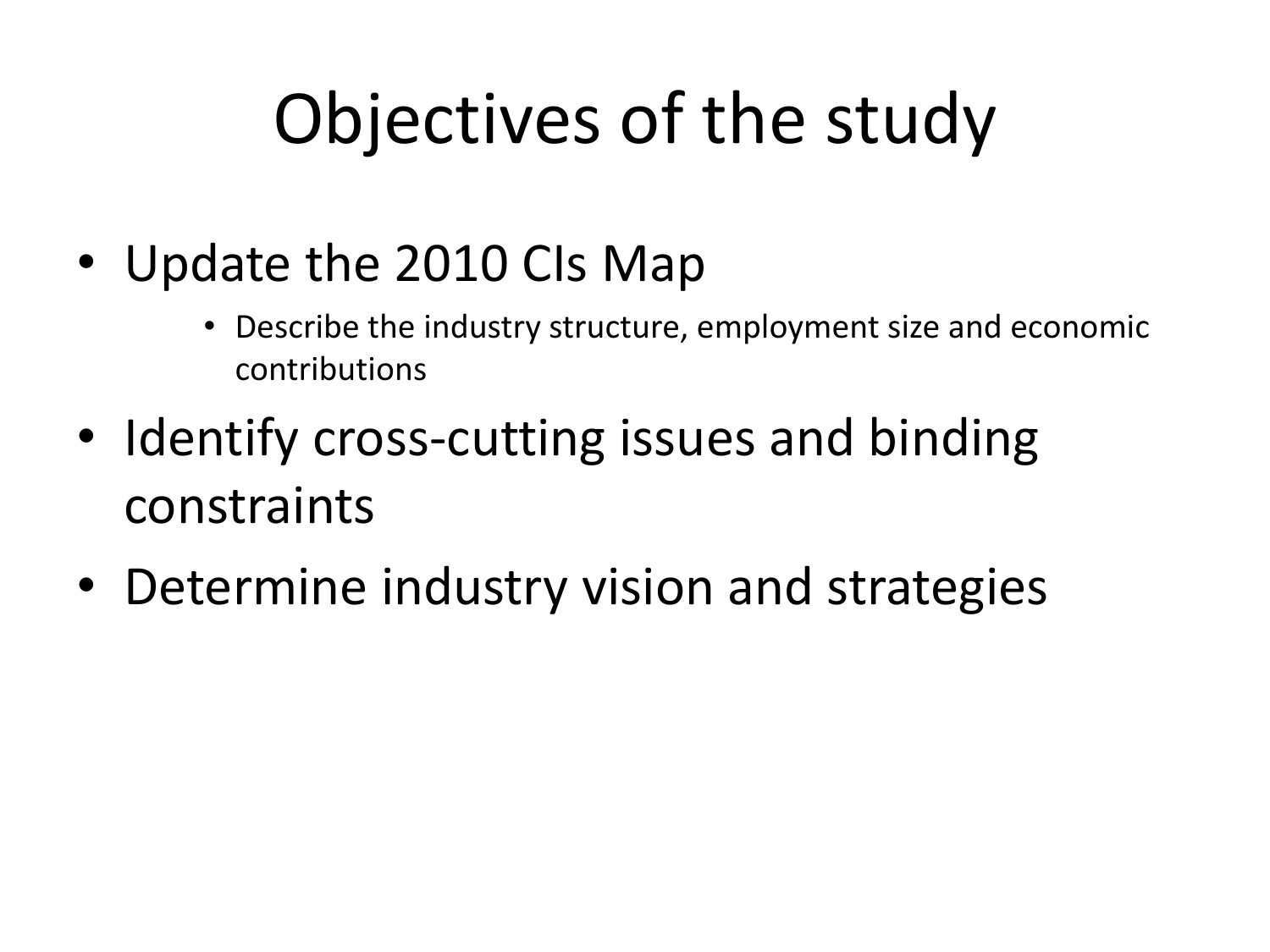### Introduction/Overview

- Definitions of Creative Industries
	- UK/DCMS
		- Emphasis on exploitation of intellectual property– or the use of creativity and talent to create wealth and employment
	- WIPO
		- Industries directly and indirectly involved in the creation, manufacture, broadcast and distribution of copyrighted works: 4 types of CIs
			- **CORE** : *Industries that are wholly engaged in the creation, manufacture, production and performance of copyrighted products*
- Press & Literature; Music, Theatrical Productions & Operas; Motion Picture & Video; Radio & TV; Photography; Software & Databases; Visual & Graphic Arts; Advertising Services; Copyright Collecting societies Subsectors:
	- » e.g., Press and Literature (PSIC 9214; 7499, etc): newspapers; book publishing; libraries; wholesale and retail of press and literature
	- » e.g., Motion picture and video (PSIC 9214; 9211; 7130): writers, directors; motion picture and video production; motion picture exhibition; video rentals;
	- » e.g., Music, theatrical productions, opera (PSIC 9214): artistic and literary creation and interpretation;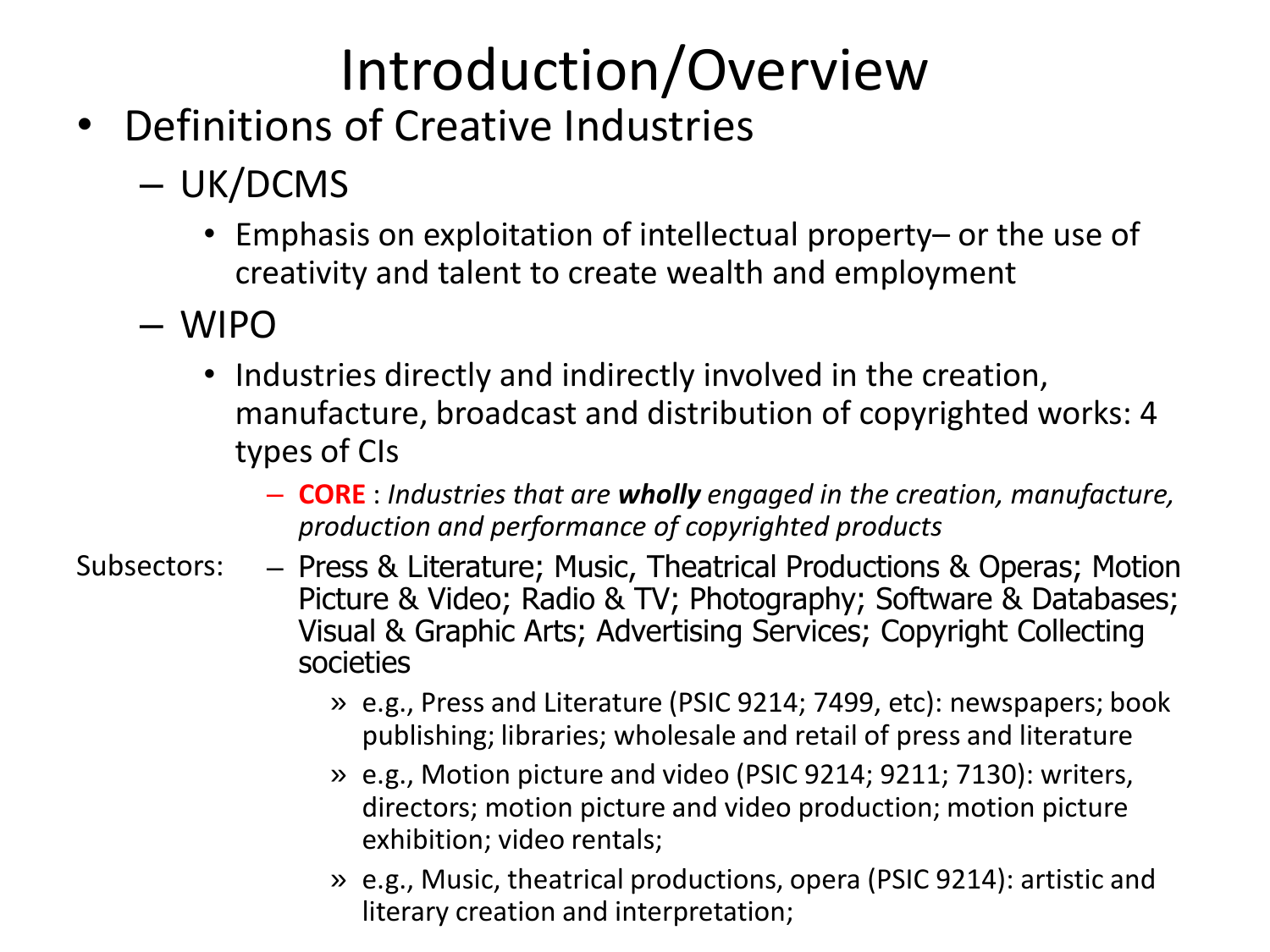### Introduction/Overview

#### – WIPO

- **INTERDEPENDENT** : *Industries that are engaged in the production, manufacture or sale of equipment whose function is wholly or primarily to facilitate the production and use of copyrighted materials*
- TV sets, Radio, VCRs, CD Players, DVD Players, Cassette Players, Electronic Game Equipment and Other Similar Equipment; Computers & Equipment; Musical Instruments; Photographic & Cinematographic Instruments; Photocopiers; Blank Recording Material; Paper
	- » *e.g., PSIC 324: Mfg of TV sets, radios, gaming eqpt ; PSIC 300: Mfg of computing machines; PSIC 392: Mfg of musical instruments;*
- **PARTIAL** : *Industries in which only a portion of their activity is related to copyrighted works and may involve the production, performance, broadcast, communication, exhibition and sale.*
- Apparel, Textiles and Footwear; Jewelry & Coins; Other Crafts; Furniture; Household Goods, China and Glass; Wall Coverings and Carpets; Toys and Games; Architecture, Engineering, Surveying; Interior Design; Museums
	- » *E.g., PSIC 172: Mfg of Apparel and textile; PSIC 360: Mfg and repair of furniture; PSIC 391: Mfg of Jewelry; PSIC 201, 202, 261, 289: Mfg of HH goods, china; PSIC 394: Mfg of toys and games;*
- **NON-DEDICATED SUPPORT** : industries in which only a portion of their activity is related to facilitating broadcast, communication, distribution or sale of copyrighted works
- General Wholesale and Retailing, General Transportation, Telephony and Internet
- UNCTAD
	- Expanded the scope of CIs: cultural industries
	- UNCTAD Creative Economy online database: trade in services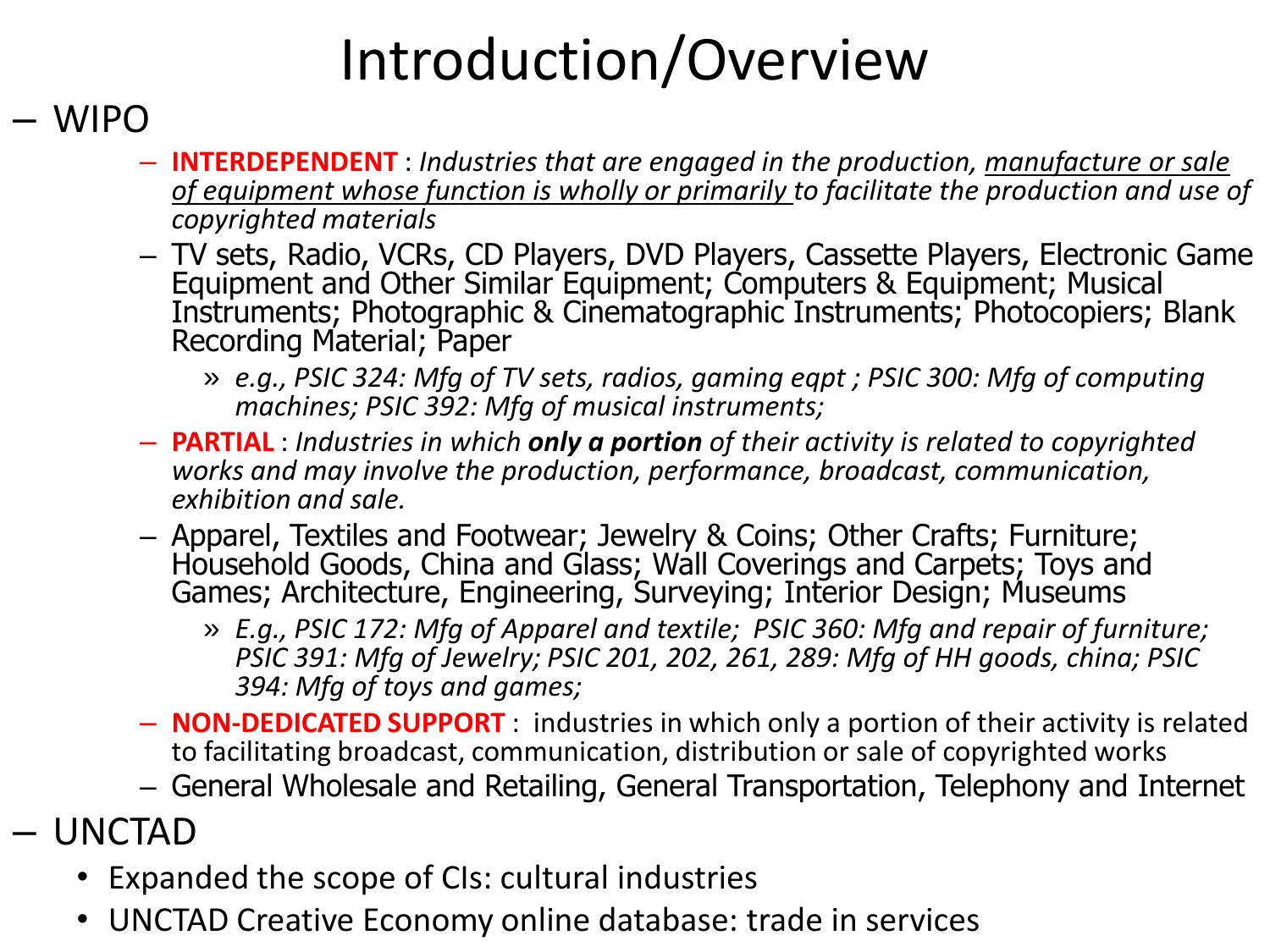| 1. UK DCMS       | 2. Symbolic texts          | 3. Concentric circles      | 4. WIPO copyright          | 5. UNCTAD Model                         |
|------------------|----------------------------|----------------------------|----------------------------|-----------------------------------------|
| model            | model                      | model                      | <b>Model</b>               |                                         |
| Advertising      | Core cultural              | Core creative arts         | Core copyright             | Heritage:                               |
| Architecture     | industries                 | Literature                 | industries                 | - Traditional cultural expressions:     |
| Art and antiques | Advertising                | Music                      | Advertising                | arts and crafts, festivals and          |
| market           | Film                       | Performing arts            | Collecting societies       | celebrations; and                       |
| Crafts           | Internet                   | Visual arts                | Film and video             | - Cultural sites: archaeological sites, |
| Design           | Music                      | <b>Other core cultural</b> | Music                      | museums, libraries,                     |
| Fashion          | Publishing                 | industries                 | Performing arts            | exhibitions, etc.                       |
| Film and video   | Television and radio       | Film                       | Publishing                 | Arts                                    |
| Music            | Video and computer         | Museums and libraries      | Software                   | -Visual arts: painting, sculpture,      |
| Performing arts  | games                      | <b>Wider cultural</b>      | Television and radio       | photography and antiques; and           |
| Publishing       | Peripheral cultural        | industries                 | Visual and graphic art     | - Performing arts: live music,          |
| Software         | industries                 | Heritage services          | Interdependent             | theatre, dance, opera, circus,          |
| Television and   | Creative arts              | Publishing                 | copyright industries       | Puppetry, etc.                          |
| radio            | <b>Borderline cultural</b> | Sound recording            | <b>Blank</b> recording     | Media:                                  |
| Video and        | industries                 | Television and radio       | material                   | - Publishing and printed media:         |
| computer games   | Consumer electronics       | Video and computer         | Consumer electronics       | books,                                  |
|                  | Fashion                    | games                      | <b>Musical instruments</b> | press and other publications; and       |
|                  | Software                   | <b>Related industries</b>  | Paper                      | - Audiovisuals: film, television, radio |
|                  | Sport                      | Advertising                | Photocopiers,              | and other broadcasting.                 |
|                  |                            | Architecture               | photographic equipment     | <b>Functional creations:</b>            |
|                  |                            | Design                     | Partial copyright          | - Design: interior, graphic, fashion,   |
|                  |                            | Fashion                    | <b>industries</b>          | jewellery, toys;                        |
|                  |                            |                            | Architecture               | - New media: software, video games,     |
|                  |                            |                            | Clothing, footwear         | and digitalized creative content;       |
|                  |                            |                            | Design                     | - Creative services: architectural,     |
|                  |                            |                            | Fashion                    | advertising, cultural and recreational, |
|                  |                            |                            | Household goods            | creative research and                   |
|                  |                            |                            | <b>Toys</b>                | development (R&D), digital and other    |
|                  |                            |                            |                            | related creative services.              |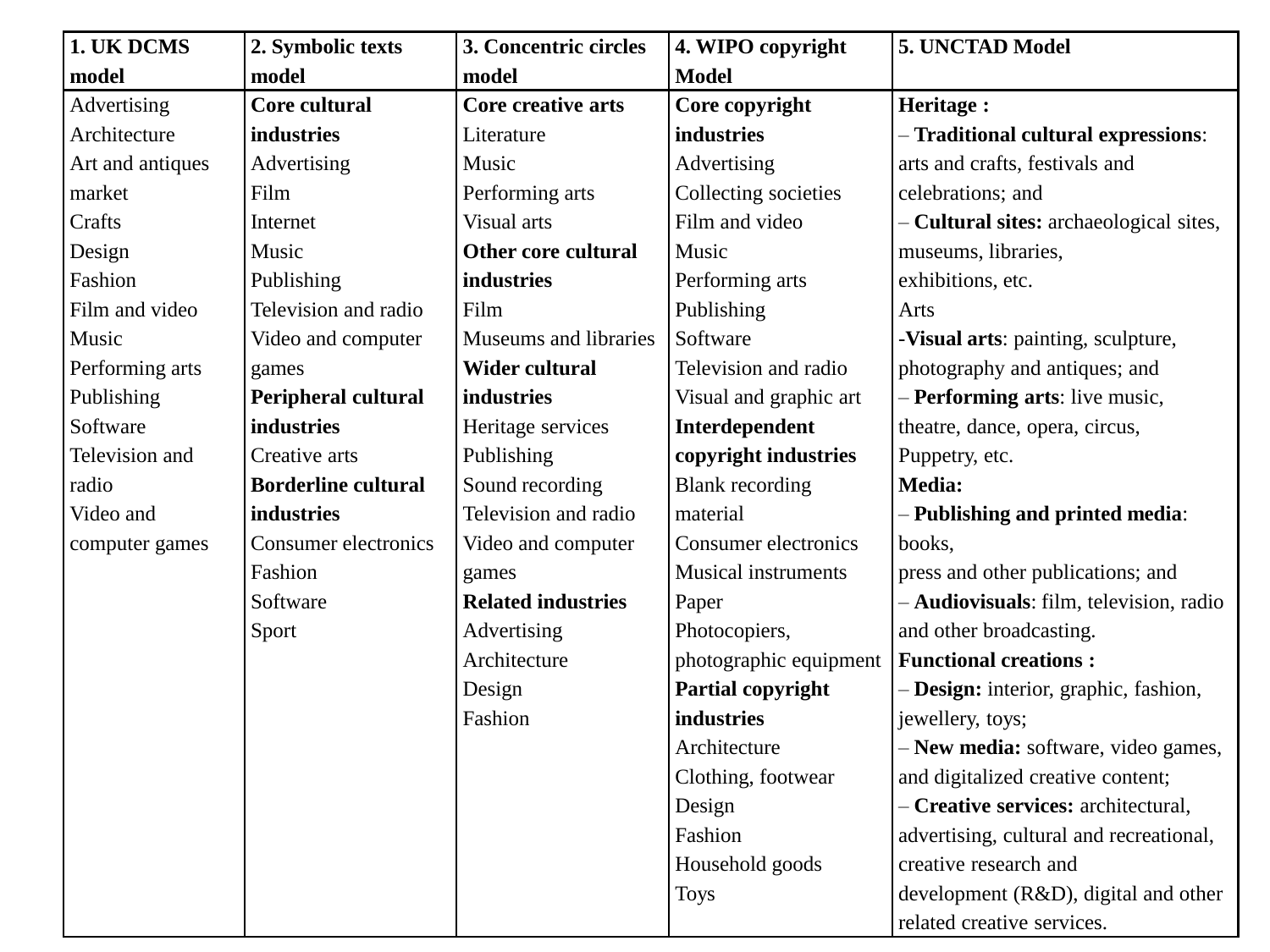### Introduction/Overview

- Creative Industries in the Philippines
	- 2003 IPOPHIL
	- 2010 Creative Industries Mapping
		- UNCTAD : to group and classify CIs; UN Creative Economy online database: trade in services
		- WIPO : to determine economic contribution
			- ASPBI establishment data: VALUE ADDED and EMPLOYMENT
			- Trade in goods: 2010 Mapping Report; trade in services: UNCTAD Database

| <b>Creative Field</b>       | <b>Creative Sectors</b>                     |
|-----------------------------|---------------------------------------------|
|                             | Music, Dance, Theater, Visual Arts and      |
|                             | Photography, Cultural Sites and             |
| (1) Heritage and the Arts   | <b>Traditional Goods and Crafts</b>         |
|                             | Architecture, Interior Design, Industrial   |
|                             | Design, Packaging, Fashion, Jewelry,        |
| (2) Design and Architecture | Furniture, Household goods                  |
| (3) Audio-Visuals           | Film. TV/Radio                              |
|                             | Print Media (Newspapers), Books and         |
| (4) Printing and Publishing | <b>Magazines, Dissertation and Articles</b> |
| (5) Creative Services       | Animation, Gaming, Advertising              |
| (6) Science and Technology  |                                             |
| (Research and Development   | Electronics and Communication, Food,        |
| in Manufacturing)           | Drug, Housing, Transport                    |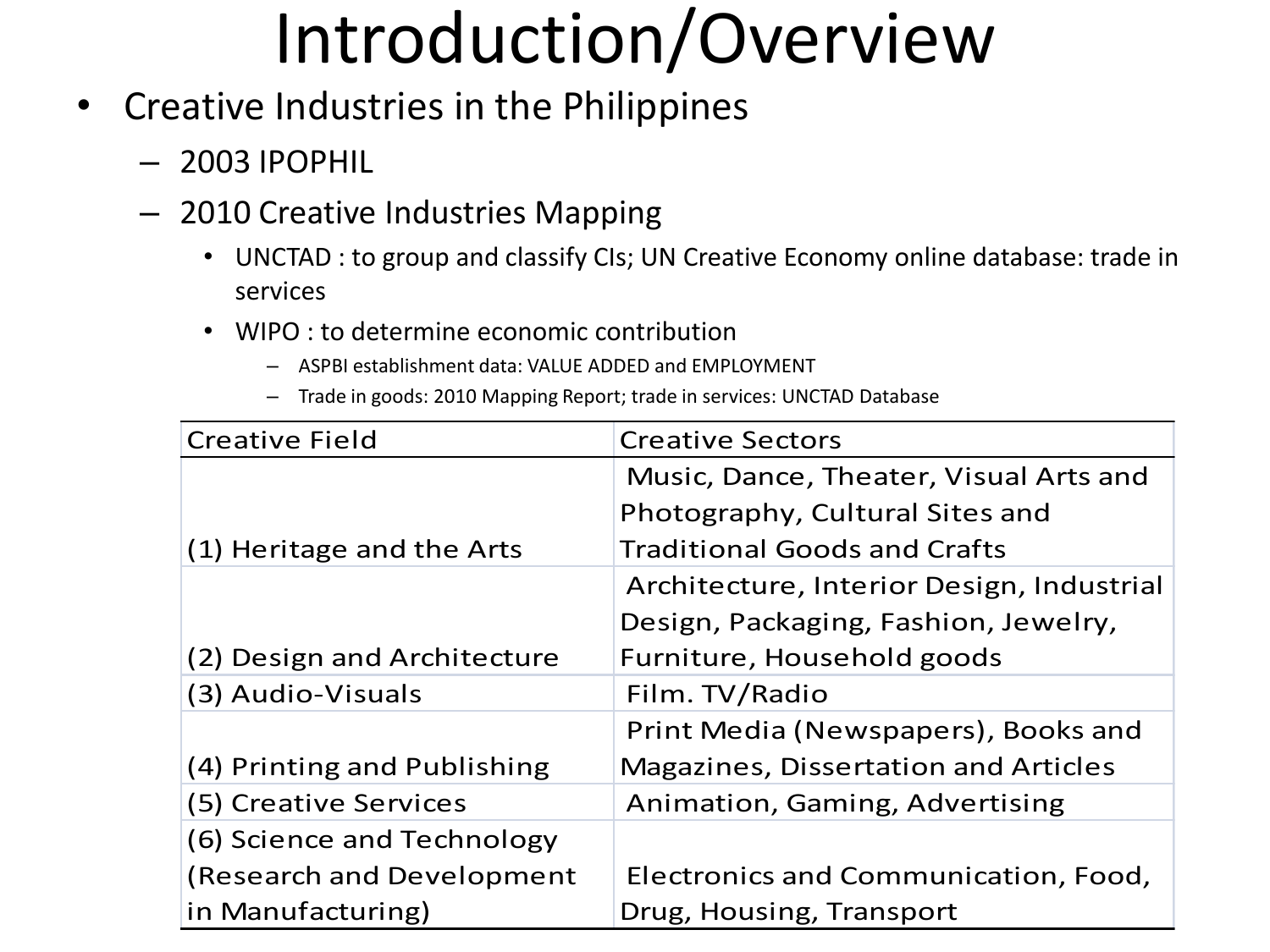### Growth drivers

- **Technology**
- **Demand**
- **Tourism**
- **Construction**
- **Entertainment**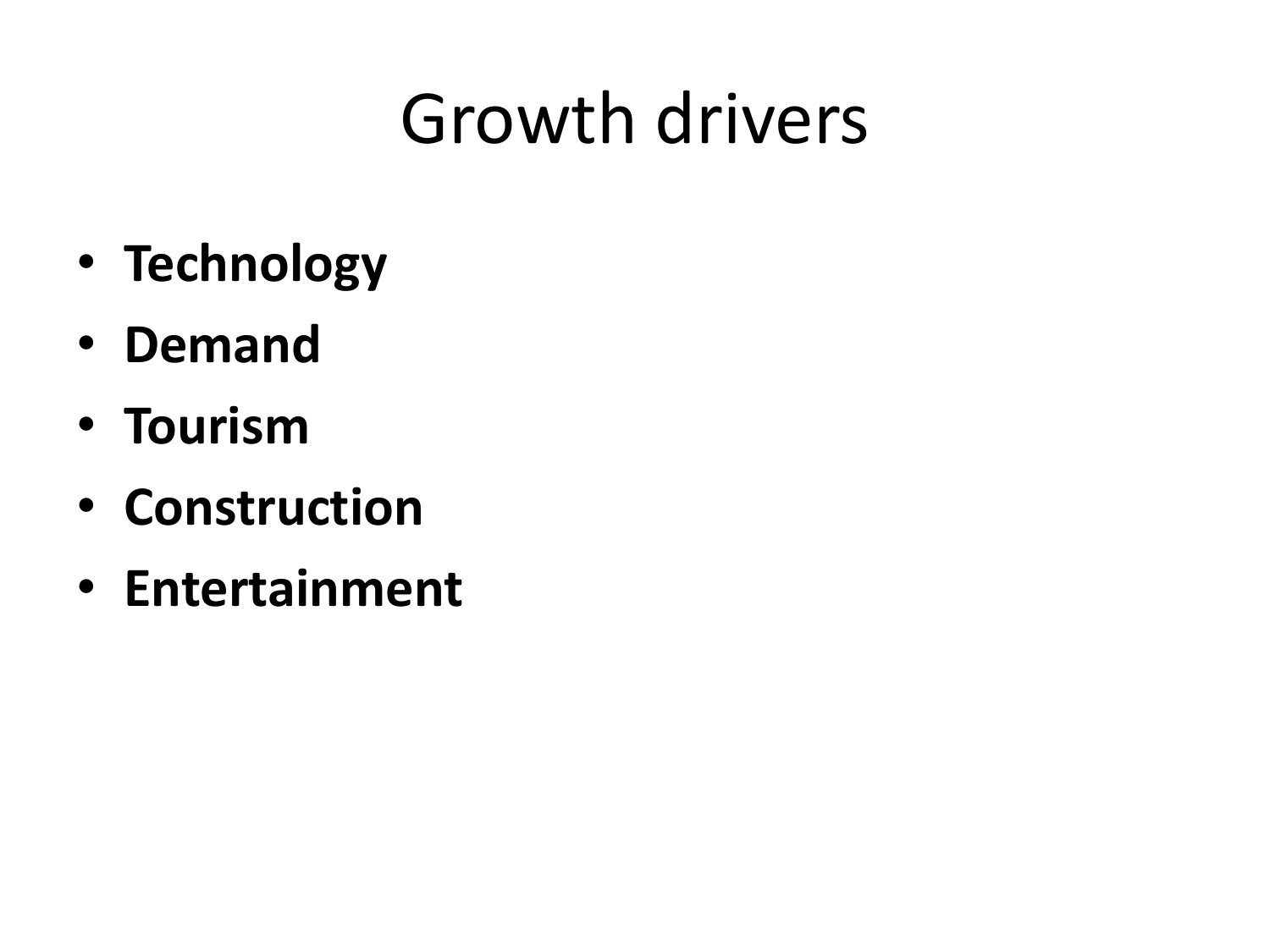### Creative Industries: Economic Contribution

|                                       |                                                                                                  |                                                       | Value (in          |              | As % of             | Value (in          |              | As % of             |              |
|---------------------------------------|--------------------------------------------------------------------------------------------------|-------------------------------------------------------|--------------------|--------------|---------------------|--------------------|--------------|---------------------|--------------|
|                                       | Global and regional                                                                              |                                                       | US\$               |              | As % of Total World | US\$               |              | As % of Total World | Growth       |
| Globally traded creative products and |                                                                                                  |                                                       | million)           | all CIs      | <b>Exports</b>      | million)           | all CIs      | <b>Exports</b>      | rate $(\%)$  |
|                                       | services:                                                                                        |                                                       |                    | 2002         |                     |                    | 2008         |                     | 2003-2008    |
|                                       | 267 US\$ billion in 2002 to<br>592 US\$ billion in 2010 -<br>annual growth rate: 14.4<br>percent | All creative industries (3)<br>All creative goods (4) | 267,175<br>204,948 | 100<br>76.71 | 3.52                | 592,079<br>406,992 | 100<br>68.74 | 2.73                | 14.4<br>11.5 |
| $\bullet$                             | Creative services exports:                                                                       | All creative services (5)                             | 62,227             | 23.29        | 3.79                | 185,087            | 31.26        | 4.8                 | 17.1         |
|                                       | In 2002: valued at US\$62B<br>—                                                                  | <b>Heritage</b>                                       | 25,007             | 9.36         |                     | 43629              | 7.37         |                     |              |
|                                       | (23% of Total World Exports)                                                                     | Art crafts goods                                      | 17,503             | 6.55         | 0.3                 | 32,323             | 5.46         | 0.22                | 8.7          |
|                                       | In 2008: US\$ 185B (31% of<br>Total)                                                             | Other personal, cultural<br>and recreational services | 7,504              | 2.81         | 0.46                | 11,306             | 1.91         | 0.29                | 7.3          |
| East:                                 |                                                                                                  | <b>Arts</b>                                           | 25,109             | 9.4          |                     | 55,867             | 9.44         |                     |              |
|                                       | Creative exports: 59 US\$B (2002) - 126                                                          | Visual arts goods                                     | 15,421             | 5.77         | 0.27                | 29,730             | 5.02         | 0.2                 | 12.8         |
|                                       | US\$B (2008)                                                                                     | Performing arts goods                                 | 9,689              | 3.63         | 0.17                | 26,136             | 4.41         | 0.18                | 17.8         |
|                                       | China reported the biggest<br>revenue and highest annual                                         | <b>Media</b>                                          | 43,960             | 16.45        |                     | 75,503             | 12.75        |                     |              |
|                                       | growth rate                                                                                      | <b>Publishing goods</b>                               | 29,817             | 11.16        | 0.51                | 48,266             | 8.15         | 0.32                | 7.3          |
| ASEAN:                                |                                                                                                  | <b>Audiovisual goods</b>                              | 462                | 0.17         | 0.01                | 811                | 0.14         | 0.01                | 7.2          |
| $\bullet$                             |                                                                                                  | <b>Audiovisual and</b>                                |                    |              |                     |                    |              |                     |              |
|                                       | Creative exports: 6USB (2002)<br>$-17.4$ US\$B (2008)                                            | related services                                      | 13,681             | 5.12         | 0.83                | 26,426             | 4.46         | 0.69                | 11           |
|                                       |                                                                                                  | <b>Functional creations</b>                           | 194,283            | 72.72        |                     | 454,813            | 76.82        |                     |              |
|                                       | Exports are highest for<br>Singapore and Thailand                                                | Design goods                                          | 114,692            | 42.93        | 1.97                | 241,972            | 40.87        | 1.62                | 12.5         |
|                                       |                                                                                                  | New media goods                                       | 17,365             | 6.5          | 0.3                 | 27,754             | 4.69         | 0.19                | 8.9          |
|                                       |                                                                                                  | <b>Advertising and related services</b>               | 8,914              | 3.34         | 0.54                | 27,999             | 4.73         | 0.73                | 18.4         |
|                                       |                                                                                                  | <b>Architecture and related services</b>              | 18,746             | 7.02         | 1.14                | 85,157             | 14.38        | 2.21                | 20.9         |
|                                       |                                                                                                  | Research and development servic                       | 12,639             | 4.73         | 0.77                | 31,111             | 5.25         | 0.81                | 14.8         |
|                                       |                                                                                                  | Personal, cultural and recreational                   |                    |              |                     |                    |              |                     |              |
|                                       |                                                                                                  | services                                              | 21,927             | 8.21         | 1.34                | 40,821             | 6.89         | 1.06                | 10.4         |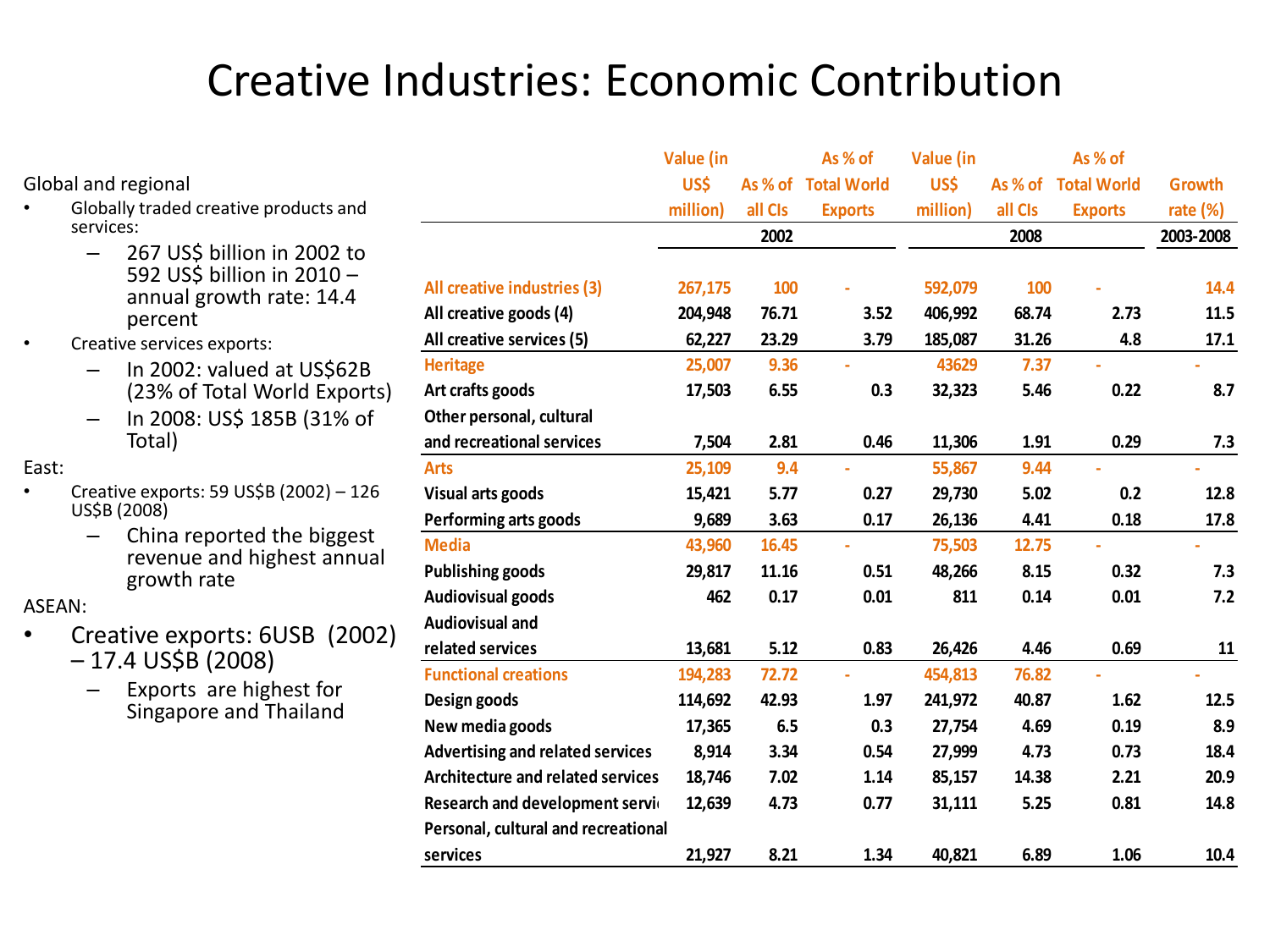Creative Industries: GDP Contribution

- GDP Contribution
	- 8 % to global output
	- Europe and N. America: 5% GDP Share; 4-10% Employment share
- Asia:
	- China : 2.6 % of GDP in 2006
	- Indonesia: 5-7.5 percent (2006 and 2008)
	- Singapore: 3%
	- Thailand: 12%
	- **Philippines:** 
		- 3.5% (1999); 4.82% (2003)
		- 13.8% (2006) ; 4.25% (2008\*); 5.44% (2009\*)

*\*preliminary and does not include the Non-dedicated Support segment of CIs*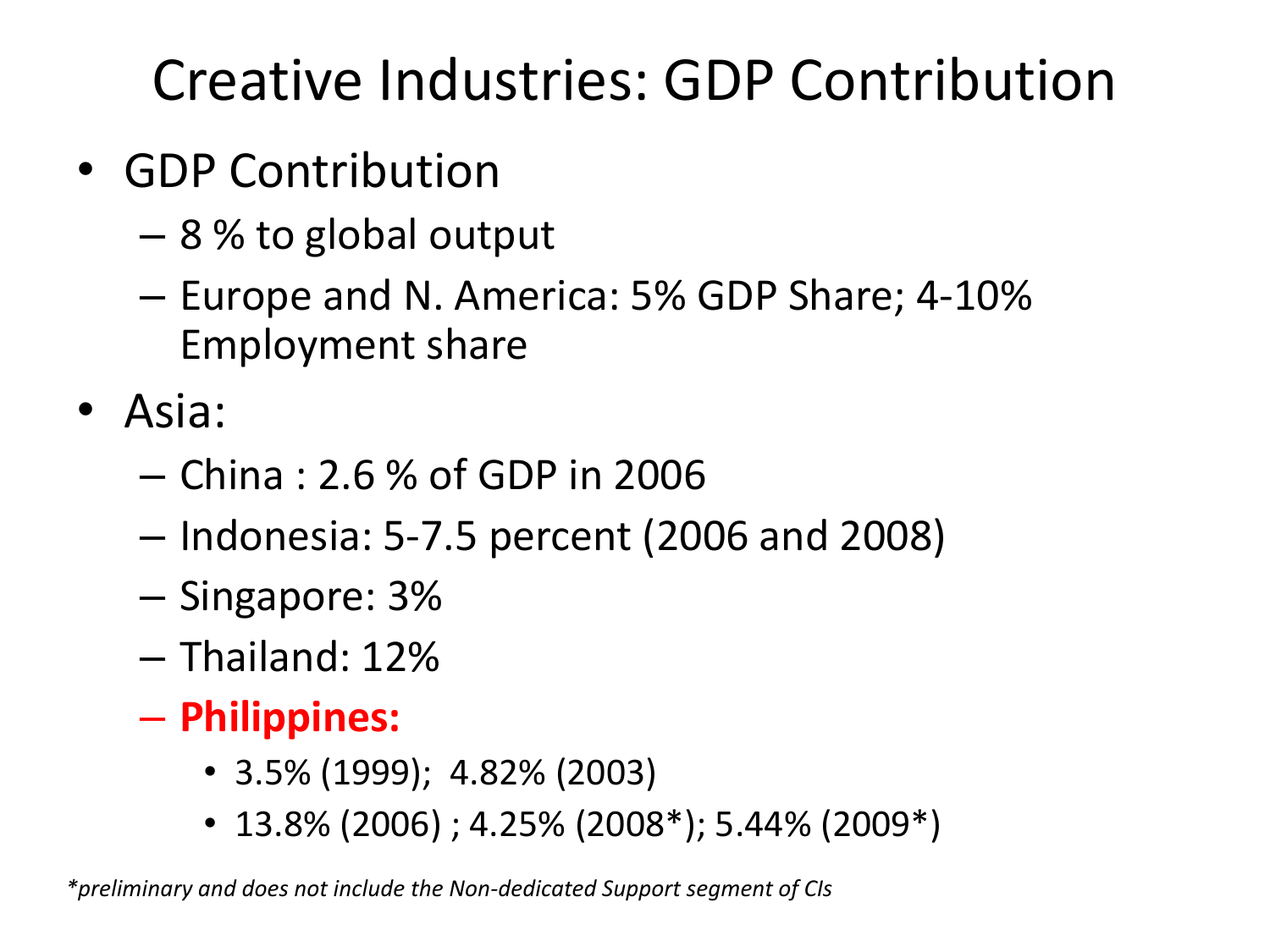### Creative Industries: GDP Contribution, 2008

*(preliminary; does not include contribution of Non-Dedicated Support Industries)*

|                             |               | 2008 VALUE ADDED               | 2008 VA as % of GDP |              |       |                      |
|-----------------------------|---------------|--------------------------------|---------------------|--------------|-------|----------------------|
|                             | <b>TOTAL</b>  | LESS THAN 20 ATE 20 ATE & MORE |                     | <b>TOTAL</b> |       | LESS THAN 20 ATE & N |
| <b>TOTAL ESTABLISHMENT</b>  | 2,514,621,537 | 222, 100, 287                  | 2,293,142,618       | 32.569       | 2.877 | 29.700               |
| <b>TOTAL CREATIVE</b>       |               |                                |                     |              |       |                      |
| <b>INDUSTRIES</b>           | 328431959     | 21859768                       | 306399551           | 4.254        | 0.283 | 3.968                |
| <b>TOTAL CORE CBIS</b>      | 187844731     | 17368694                       | 170417261           | 2.433        | 0.225 | 2.207                |
| <b>Press and Literature</b> | 17217359      | 3927208                        | 13274995            | 0.223        | 0.051 | 0.172                |
| Music, theatrical           |               |                                |                     |              |       |                      |
| productions, opera          | 31627142      | 1129755                        | 30453767            | 0.410        | 0.015 | 0.394                |
| Motion picture and          |               |                                |                     |              |       |                      |
| video                       | 8248920       | 4035532                        | 4213388             | 0.107        | 0.052 | 0.055                |
| Radio and television        | 5628487       | 1016047                        | 4612440             | 0.073        | 0.013 | 0.060                |
| Photography                 | 1379655       | 1293318                        | 86337               | 0.018        | 0.017 | 0.001                |
| Software & databases        | 118193018     | 4758728                        | 113434290           | 1.531        | 0.062 | 1.469                |
| Visual & Graphic arts       | 736650        | 101017                         | 635633              | 0.010        | 0.001 | 0.008                |
| Advertising                 | 4813500       | 1107089                        | 3706411             | 0.062        | 0.014 | 0.048                |
| <b>INTERDEPENDENT</b>       |               |                                |                     |              |       |                      |
| <b>COPYRIGHT BASED</b>      |               |                                |                     |              |       |                      |
| <b>INDUSTRIES</b>           | 91,128,964    | 1,600,598                      | 89,419,021          | 1.180        | 0.021 | 1.158                |
| PARTIAL COPYRIGHT-          |               |                                |                     |              |       |                      |
| <b>BASED INDUSTRIES</b>     | 49,458,264    | 2,890,476                      | 46,563,269          | 0.641        | 0.037 | 0.603                |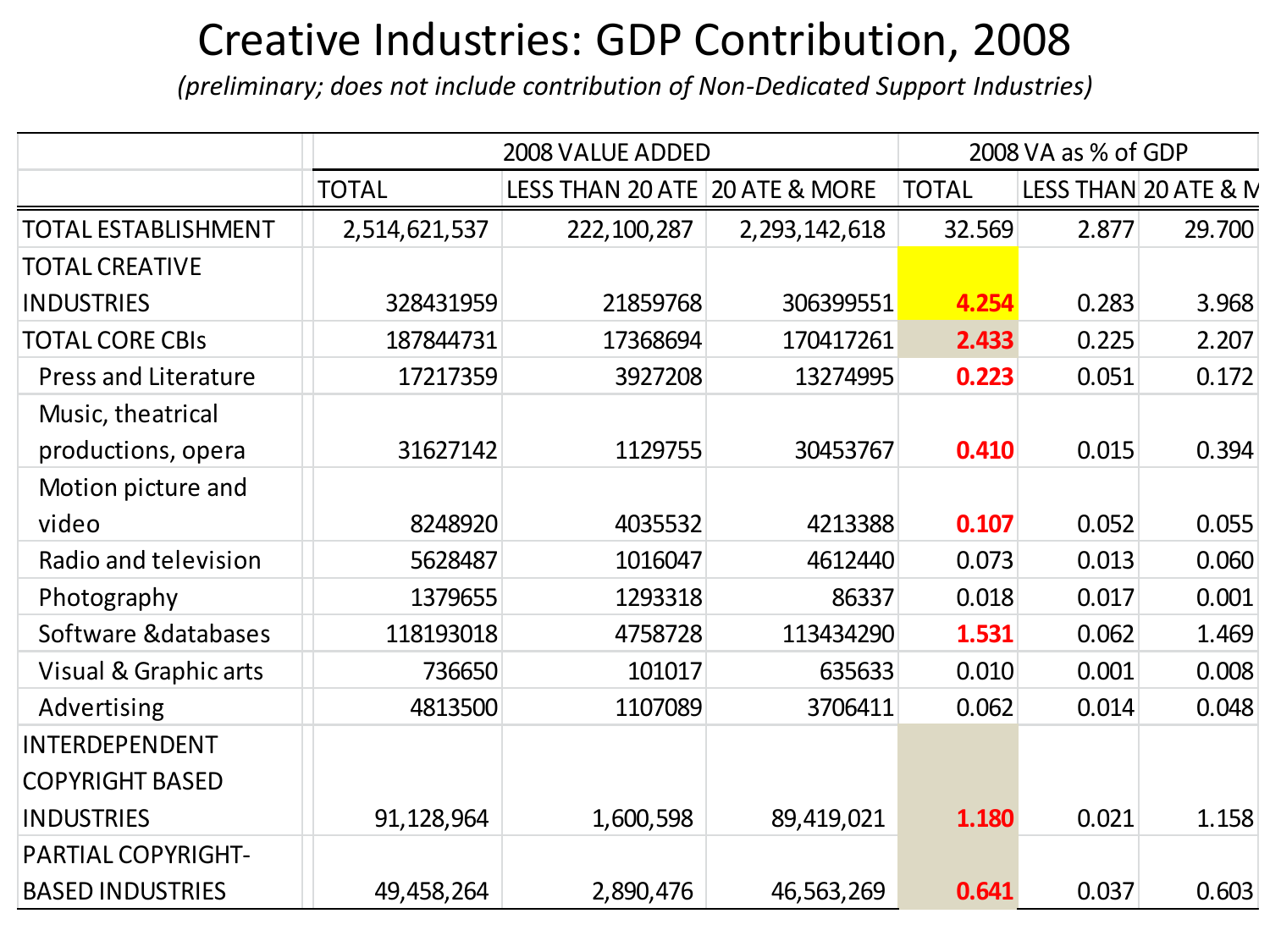### Creative Industries: GDP Contribution, 2009

*(preliminary; does not include contribution of Non-Dedicated Support Industries)*

|                                  |               | 2009 Value Added               | 2009 VA as % of GDP |       |                |                        |
|----------------------------------|---------------|--------------------------------|---------------------|-------|----------------|------------------------|
|                                  | Total         | TE less than 20 TE 20 and over |                     | Total |                | TE less that TE 20 and |
| TOTAL ESTABLISHMENT              | 1,038,233,805 | 40,535,710                     | 997,698,094         | 12.94 | 0.51           | 12.43                  |
| <b>TOTAL CREATIVE INDUSTRIES</b> | 436,446,111   | 35,066,439                     | 414, 245, 716       | 5.44  | 0.44           | 5.16                   |
| <b>TOTAL CORE</b>                | 271,990,888   | 28,889,495                     | 256,365,837         | 3.39  | 0.36           | 3.19                   |
| <b>Press and Literature</b>      | 18, 143, 642  | 6,082,550                      | 12,061,090          | 0.23  | 0.08           | 0.15                   |
| Music, theatrical                |               |                                |                     |       |                |                        |
| productions, opera               | 48,489,941    | 2,471,014                      | 46,048,303          | 0.6   | 0.03           | 0.57                   |
| Motion picture and video         | 59,915,424    | 6,937,385                      | 52,978,039          | 0.75  | 0.09           | 0.66                   |
| <b>Radio and Television</b>      | 4,843,910     | 4,358,770                      | 13,720,209          | 0.06  | 0.05           | 0.17                   |
| Photography                      | 3,576,863     | 3,241,431                      | 335,432             | 0.04  | 0.04           | 0                      |
| Software and databases           | 130, 271, 432 | 3,631,102                      | 126,640,330         | 1.62  | 0.05           | 1.58                   |
| Visual and graphic arts          | 513,839       | 338,791                        | 175,048             | 0.01  | $\overline{0}$ | 0                      |
| Advertising                      | 6,018,409     | 1,828,452                      | 4,189,957           | 0.07  | 0.02           | 0.05                   |
| <b>INTERDEPENDENT COPYRIGHT</b>  |               |                                |                     |       |                |                        |
| <b>BASED INDUSTRIES</b>          | 112, 130, 344 | 2,196,506                      | 109,577,871         | 1.4   | 0.03           | 1.37                   |
| PARTIAL COPYRIGHT-BASED          |               |                                |                     |       |                |                        |
| <b>INDUSTRIES</b>                | 52,324,879    | 3,980,438                      | 48,302,008          | 0.65  | 0.05           | 0.6                    |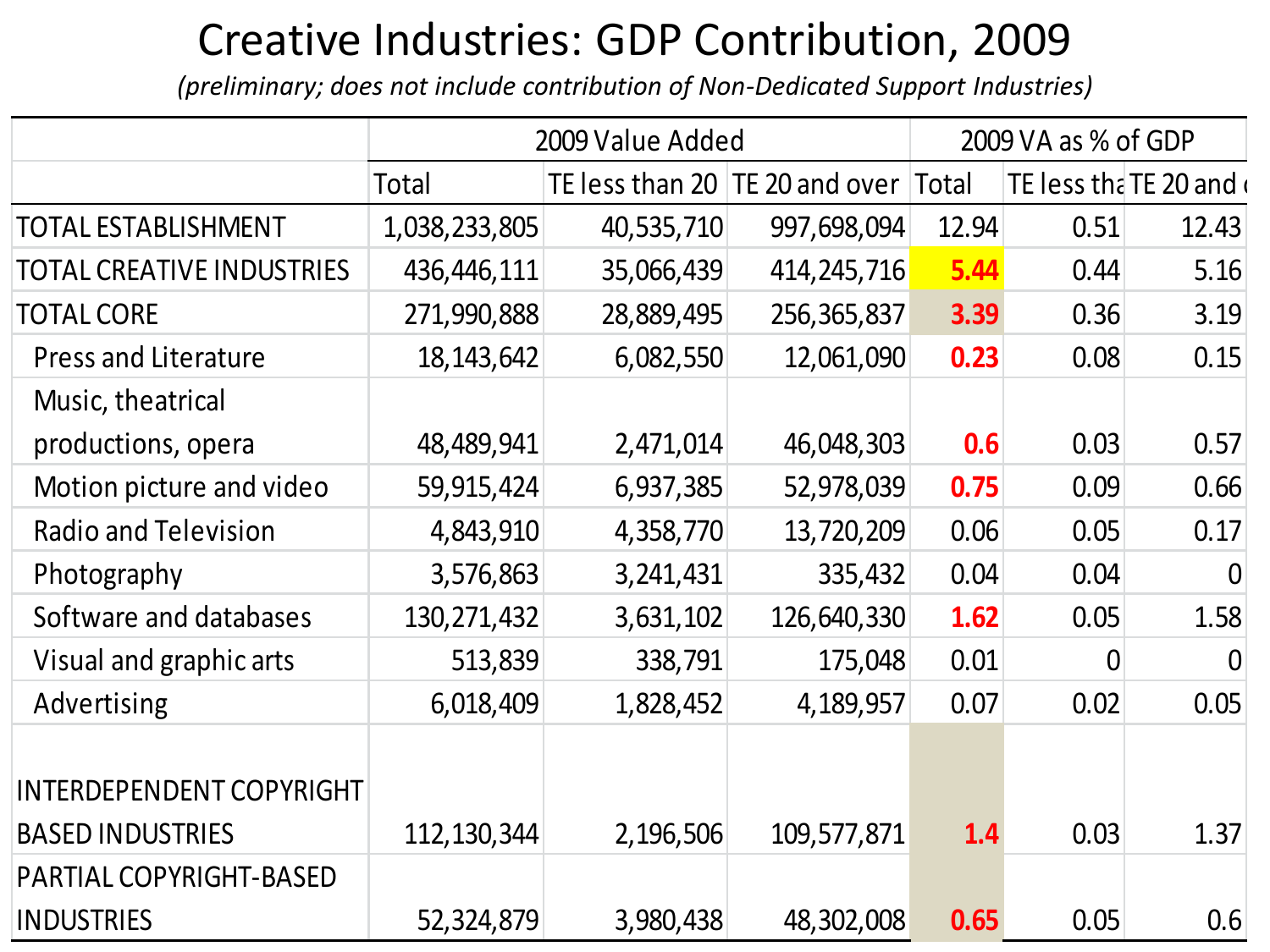| <b>PSIC</b>        | Core Copyright-Based Industry                           |
|--------------------|---------------------------------------------------------|
|                    | All Large Establishments                                |
|                    |                                                         |
|                    | <b>Total Core</b>                                       |
|                    | Total excluding distribution                            |
|                    | <b>Press and Literature</b>                             |
| $221*$             | Publishing                                              |
| $222$ <sup>+</sup> | Printing and related services                           |
| $223*$             | Publishing and printing                                 |
| 9220               | News agency activities                                  |
| 7499*              | Other business activities, n.e.c.                       |
| (513)              | Wholesale of household goods                            |
| $(523^{n})$        | Other retail trade of new goods in                      |
|                    | specialized stores                                      |
|                    | Music, Theater, Opera                                   |
| 9214*              | Dramatic arts, music, other arts                        |
| 9219               | Other entertainment, n.e.c.                             |
| 9249               |                                                         |
|                    | Other recreational activities                           |
| $7130*$            | Renting of personal and                                 |
|                    | household goods                                         |
|                    | <b>Motion Picture and Video</b>                         |
| 9211               | Motion picture and video<br>production and distribution |
| 9212               | Motion picture projection                               |
|                    | Radio and Television                                    |
| 9213               | Radio and television activities                         |
| 6422               | Telecommunications                                      |
|                    | transmission of radio/TV                                |
|                    | broadcasts                                              |
|                    | Photography                                             |
| 7494*              | Photographic activities                                 |
| 7220               | <b>Software and Databases</b>                           |
| 7230               | Software consultancy and supply<br>Software development |
| 7240               | Data processing                                         |
| 7250               | Database activities                                     |
| (515)              | Wholesale of machinery,                                 |
|                    | equipment and supplies                                  |
|                    | <b>Visual and Graphic Arts</b>                          |
| 9234               | Art galleries                                           |
| 7.508              | Advertising                                             |
|                    |                                                         |

| 883 |         | Cinematograph film, exposed or developed,<br>whether or not incorporating sound track                              |
|-----|---------|--------------------------------------------------------------------------------------------------------------------|
|     | 8831003 | Cinematograph film, exposed and developed,<br>whether or not with sound track, width 35mm<br>or more               |
|     | 8831009 | Other cinematograph film, exposed and<br>developed, whether or not with sound track,<br>width 35mm or more         |
|     | 8833009 | Cinematograph film, exposed and developed,<br>whether or not incorporating or consisting of<br>sound track, N.E.S. |
| 898 |         | Recorded media for reproducing phenomena                                                                           |
|     | 8987908 | Recorded media for reproducing<br>representation of instruction                                                    |
|     | 8987909 | Other sound or similar recorded media<br>(including video tapes), N.E.S.                                           |
|     | 092111  | Motion picture and video production (excluding animatio                                                            |
|     | O92112  | Animated films and cartoons production                                                                             |
|     | O92114  | Sound recording activities                                                                                         |
|     | O92120  | Motion picture, audio and video projection                                                                         |
|     | 092113  | Motion picture and video tape/compact disc distribution                                                            |

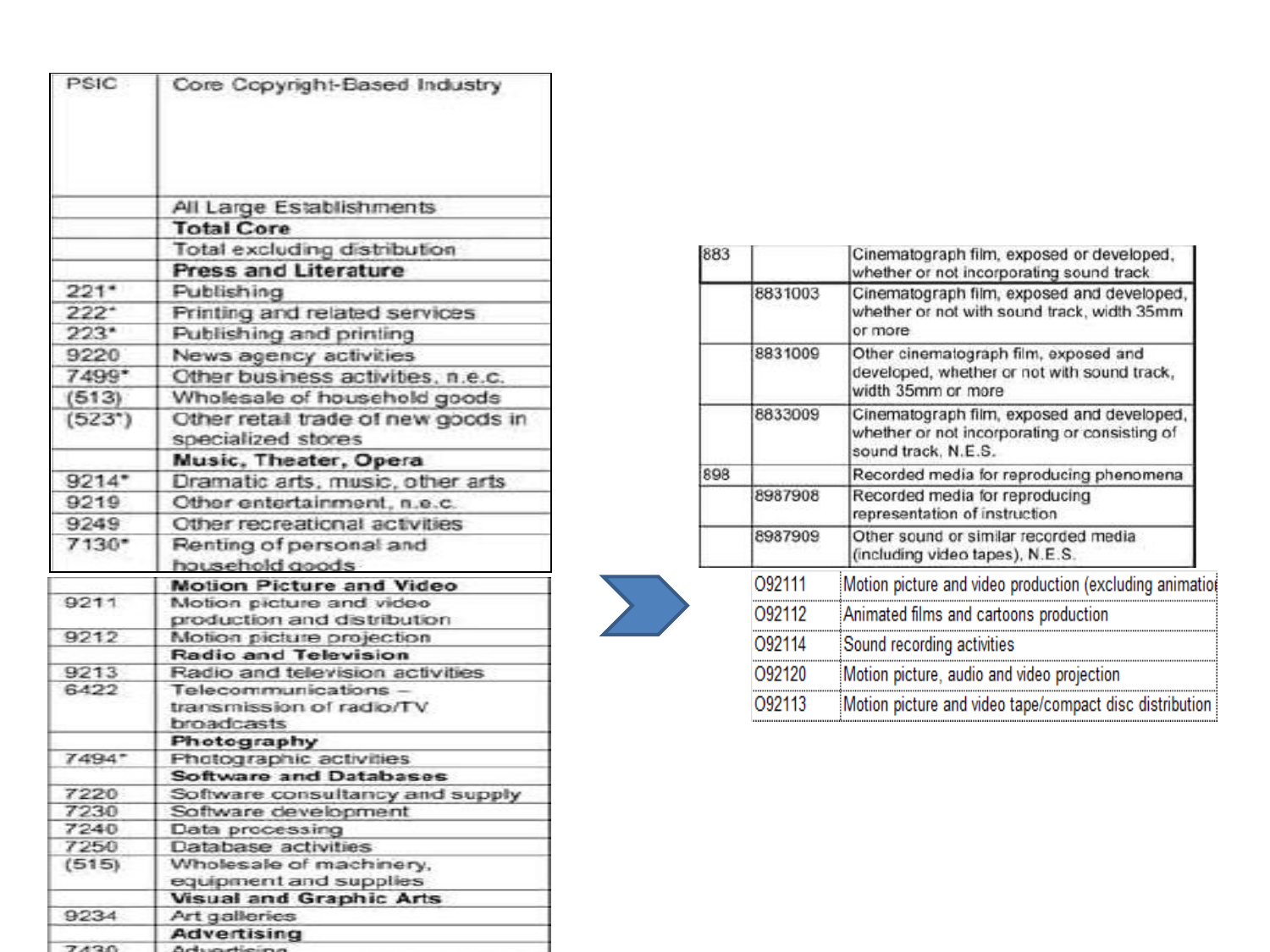#### Employment and no. of establishments: 2008 and 2009







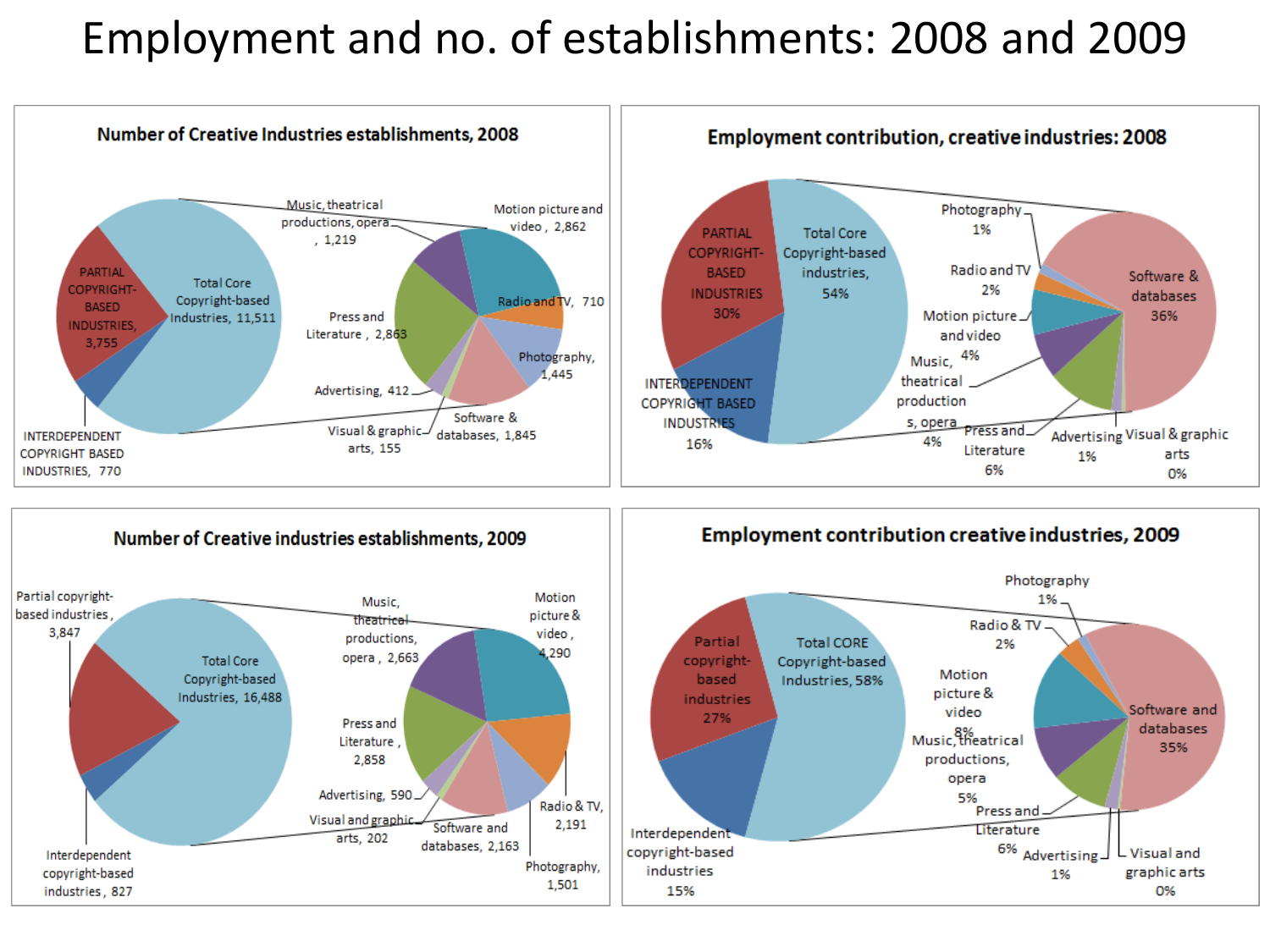# Trade in goods

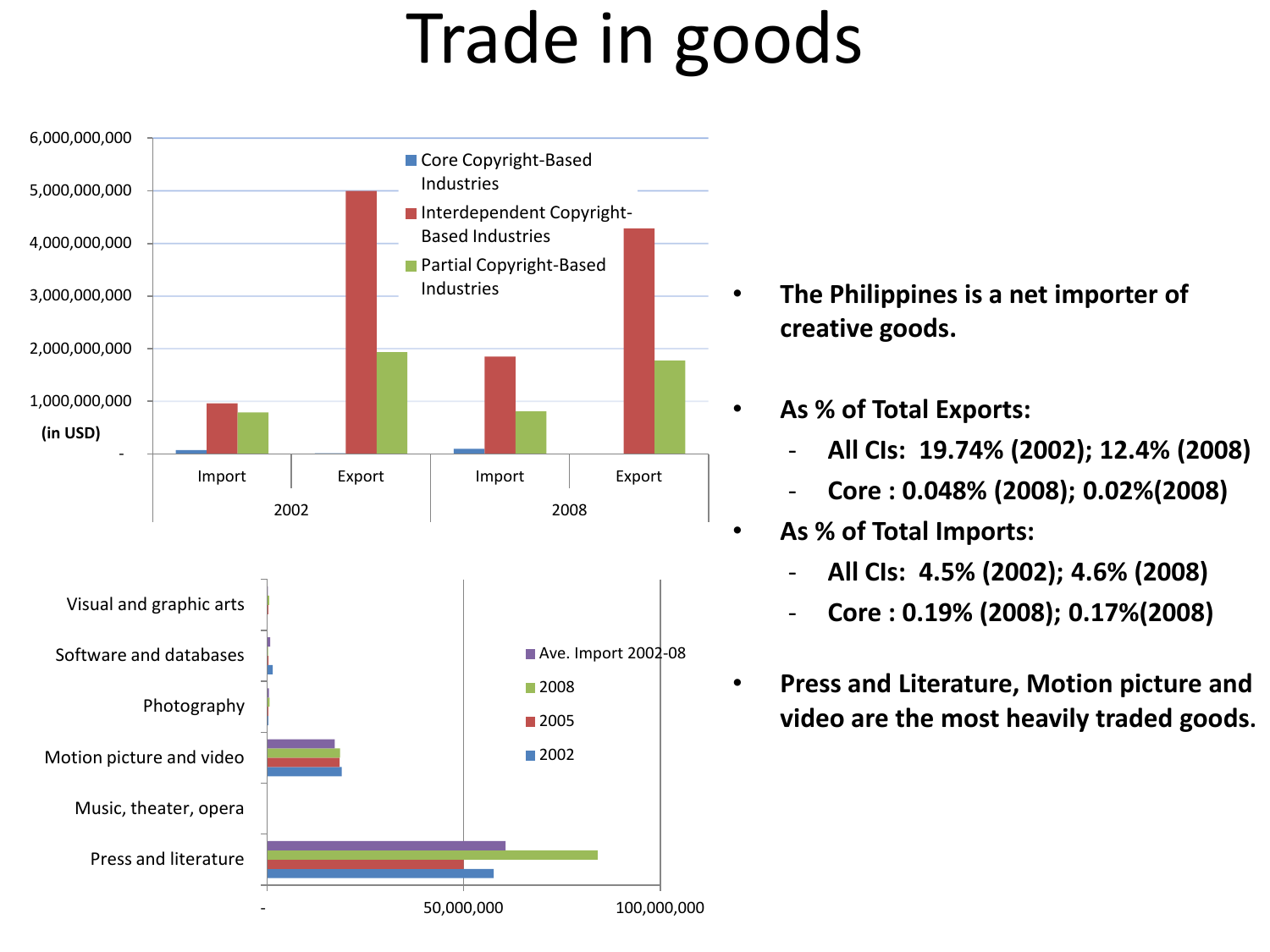|             |                                                                     |                      |         | <b>YEAR</b> |           |         |
|-------------|---------------------------------------------------------------------|----------------------|---------|-------------|-----------|---------|
|             |                                                                     |                      | 2005    | 2008        | 2009      | 2010    |
| China       | Advertising, market research and public opinion polling             |                      | 1075.73 | 2202.32     | 2312.55   | 2885.25 |
|             | Architectural, engineering and other technical services             |                      |         |             |           |         |
|             | Personal, cultural and recreational services                        |                      | 133.86  | 417.94      | 97.26     | 122.92  |
|             | Audiovisual and related services                                    |                      | 133.86  | 417.94      | 97.26     | 122.92  |
|             | Other other personal, cultural and recreational services            |                      |         |             |           |         |
|             | <b>Research and Development</b>                                     |                      |         |             |           |         |
| India       | Advertising, market research and public opinion polling             |                      | 279.07  | 573.17      | 543.54    | 716.65  |
|             | Architectural, engineering and other technical services             |                      | 2620.39 | 2131.14     | 1411.52   | 1970.96 |
|             | Personal, cultural and recreational services                        |                      | 111.08  | 707.19      | 467.71    | 334.63  |
|             | Audiovisual and related services                                    | ä.                   |         |             | $\ddotsc$ |         |
|             | Other other personal, cultural and recreational services            |                      | 111.08  | 707.19      | 467.71    | 334.63  |
|             | Research and Development                                            |                      | 334.94  | 1684.27     | 613.48    | 900.11  |
| Japan       | Advertising, market research and public opinion polling             | ٠.                   |         |             |           |         |
|             | Architectural, engineering and other technical services             |                      |         |             |           |         |
|             | Personal, cultural and recreational services                        |                      | 96.86   | 154.54      | 163.52    | 150.98  |
|             | Audiovisual and related services                                    |                      | 81.91   | 119.88      | 111.54    | 88.99   |
|             | Other other personal, cultural and recreational services            |                      |         |             |           |         |
|             | <b>Research and Development</b>                                     | ٠.                   |         |             |           |         |
| Korea, Rep. | Advertising, market research and public opinion polling             | $\ddot{\phantom{a}}$ |         | 339.20      | 238.00    | 267.20  |
|             | Architectural, engineering and other technical services             | $\ddotsc$            |         | 424.80      | 369.10    | 403.40  |
|             | Personal, cultural and recreational services                        |                      | 267.80  | 527.30      | 523.10    | 634.90  |
|             | Audiovisual and related services                                    |                      | 127.20  | 207.80      | 197.80    | 190.00  |
|             | Other other personal, cultural and recreational services            | $\ddotsc$            |         | 245.80      | 260.80    | 375.80  |
|             | Research and Development                                            | $\ddot{\phantom{a}}$ |         | 547.10      | 505.90    | 344.70  |
| Malaysia    | Advertising, market research and public opinion polling             |                      |         |             |           |         |
|             | Architectural, engineering and other technical services             |                      |         |             |           |         |
|             | Personal, cultural and recreational services                        |                      | 1561.57 | 871.59      | 645.75.   |         |
|             | Audiovisual and related services                                    |                      |         |             |           |         |
|             | Other other personal, cultural and recreational services            |                      | 1561.57 | 871.59      | 645.75    |         |
|             | <b>Research and Development</b>                                     |                      |         |             |           |         |
|             | Philippines Advertising, market research and public opinion polling |                      | 6.00    | 10.00       | 13.00     | 12.00   |
|             | Architectural, engineering and other technical services             |                      |         |             |           |         |
|             | Personal, cultural and recreational services                        |                      | 20.00   | 21.00       | 34.00     | 41.00   |
|             | <b>Audiovisual and related services</b>                             |                      | 19.00   | 8.00        | 25.00     | 27.00   |
|             | Other other personal, cultural and recreational services            |                      | 1.00    | 13.00       | 9.00      | 14.00   |
|             | <b>Research and Development</b>                                     |                      | 8.00    | 20.00       | 20.00     | 16.00   |
| Singapore   | Advertising, market research and public opinion polling             |                      |         |             |           |         |
|             | Architectural, engineering and other technical services             |                      |         |             |           |         |
|             | Personal, cultural and recreational services                        |                      | 180.05  | 204.01      | 179.25    | 218.63  |
|             | Audiovisual and related services                                    |                      |         |             |           |         |
|             | Other other personal, cultural and recreational services            |                      |         |             |           |         |
|             | Research and Development                                            |                      |         |             |           |         |
|             |                                                                     |                      |         |             |           |         |

#### **Trade in Services**

- The Philippines supplies and exports a wide range of creative services
	- Audiovisual and R&D Services
- Competitors in these segments are South Korea, India, China, Malaysia, and Singapore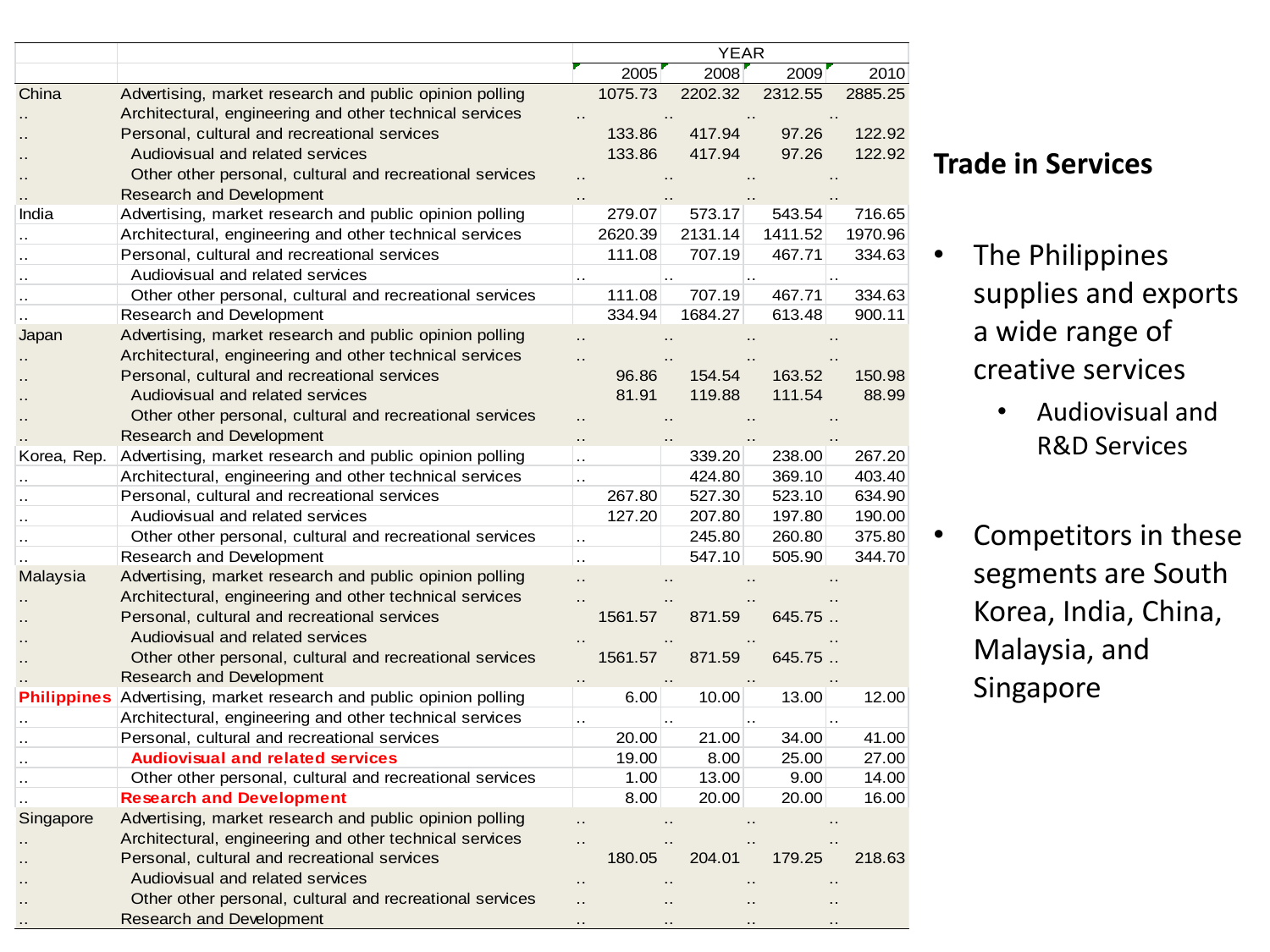## Major markets

- Animation and game development: US, Europe, Japan
- Furniture: US, Europe
- Printing and Publishing; Motion picture and Music: Largely domestic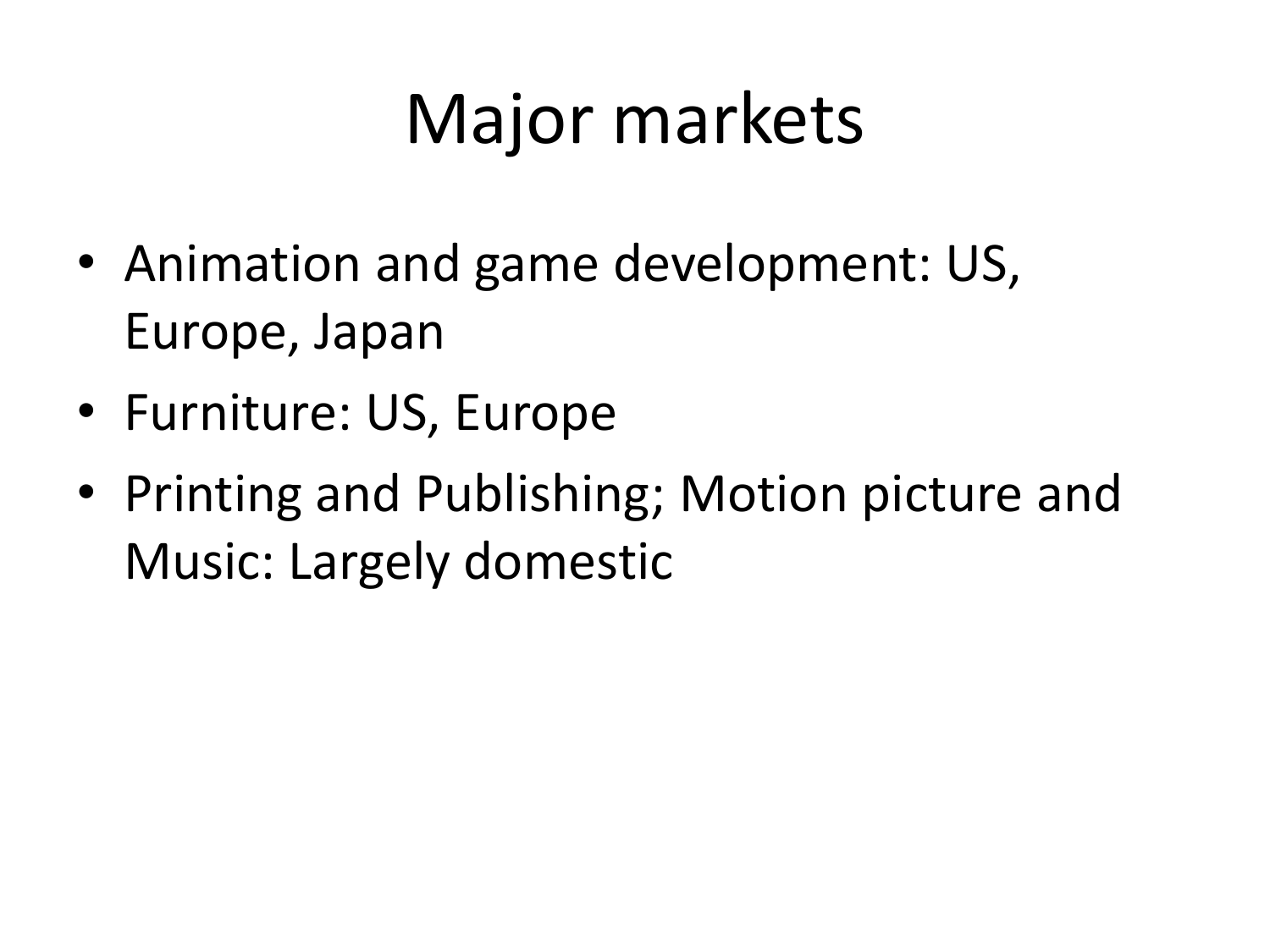#### **Strengths, Weaknesses, Opportunities and Threats (SWOT)**

| Strengths                                                 | Opportunities                                                    |  |  |  |  |
|-----------------------------------------------------------|------------------------------------------------------------------|--|--|--|--|
|                                                           | Increasing international demand for creative goods and           |  |  |  |  |
| Declining telecommunications costs                        | services                                                         |  |  |  |  |
| Skilled, educated labor                                   | Rising per capita income                                         |  |  |  |  |
| English proficiency, high level among nations             | Advances in modern technology                                    |  |  |  |  |
| <b>Cultural affinity with USA</b>                         | Growing number of graduates from legal, accounting,              |  |  |  |  |
| Professional niches - medical-related fields, accoun      | marketing and, medical and allied fields                         |  |  |  |  |
| Strong industry association                               |                                                                  |  |  |  |  |
| international reputation for talent and creativity        |                                                                  |  |  |  |  |
| - i.e. Lea Salonga, Kevin Cobonpue, Dante Brillantes, etc |                                                                  |  |  |  |  |
|                                                           |                                                                  |  |  |  |  |
| Weaknesses                                                | <b>Threats</b>                                                   |  |  |  |  |
| Lack of funding for overseas promotion and                | Greater competition from other countries                         |  |  |  |  |
| marketing                                                 |                                                                  |  |  |  |  |
| Export-based enterprises (SMEs) are not                   | China, all segments - competing on cost<br>O                     |  |  |  |  |
| adequately supported                                      |                                                                  |  |  |  |  |
|                                                           | Vietnam (animation), Pakistan (software), Myanmar<br>$\circ$     |  |  |  |  |
| Weak local market collaboration                           | (BPO)                                                            |  |  |  |  |
| Inadequate marketing and distribution network             | India - aggressively pursuing BPO/IT-enabled services<br>$\circ$ |  |  |  |  |
| High production/input costs (raw materials,               | Future supply of skilled labor - recognized need to keep         |  |  |  |  |
| software licenses and modern equipment)                   | workers competitive on global level                              |  |  |  |  |
| High taxation rate                                        | Low market awareness                                             |  |  |  |  |
| **For Film Industry:                                      | Preference for foreign/imported products                         |  |  |  |  |
| Perceived "baduy" reputation: poor and sloppy             |                                                                  |  |  |  |  |
| plots, and worn-out storylines devoid of cultural         | Piracy                                                           |  |  |  |  |
| and moral values                                          |                                                                  |  |  |  |  |
| Rampant commercialism and low regard for movie            | Copyright infringement                                           |  |  |  |  |
| workers' welfare                                          |                                                                  |  |  |  |  |
|                                                           |                                                                  |  |  |  |  |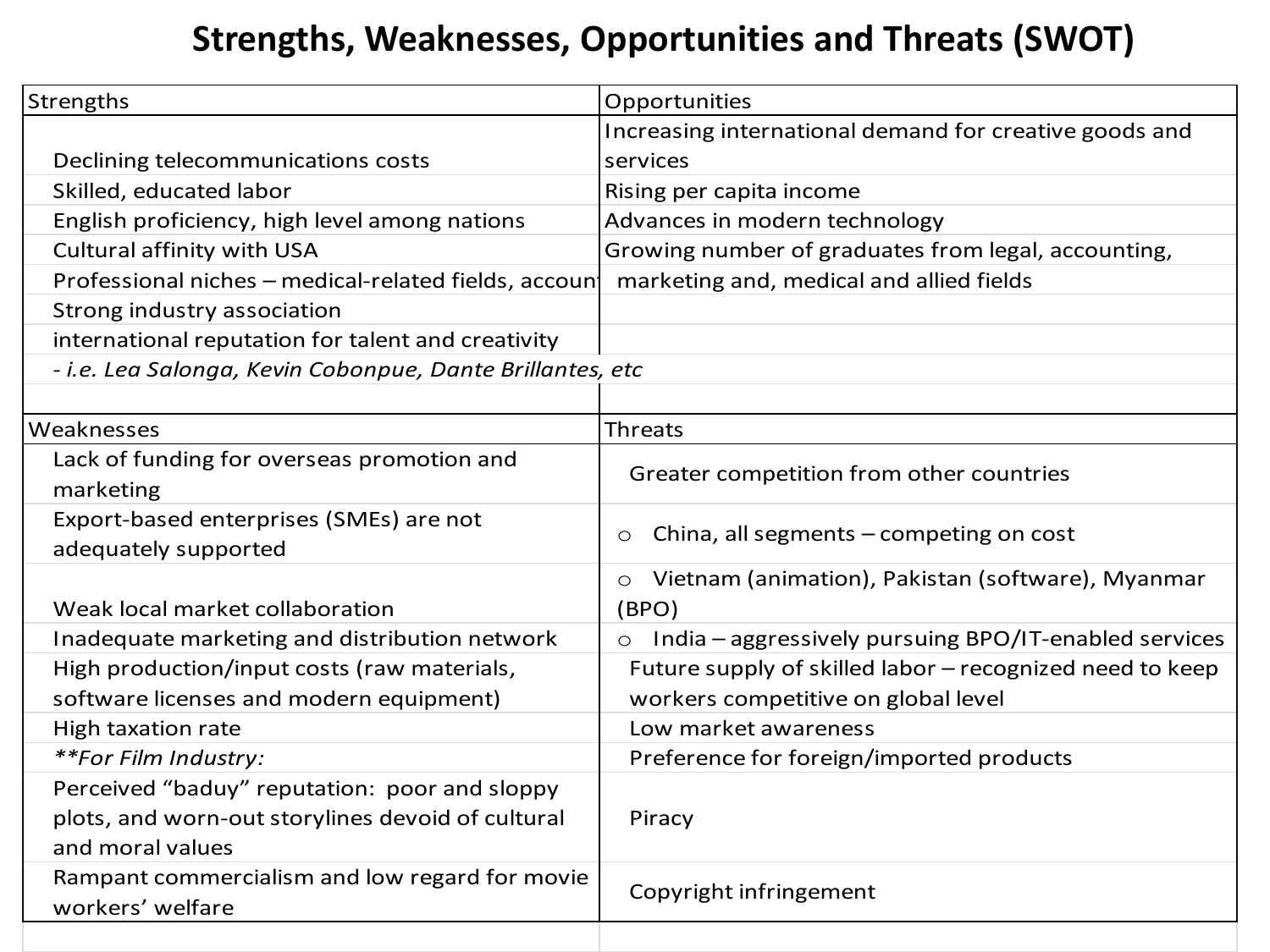## **Strategies**

- For the Design Advisory Council of the Philippines:
	- Expand the scope and focus of the council to include other subsectors of the creative cluster
	- Facilitate the development of creative industries by showcasing Philippine talent and institutionalizing financial and budgetary allocations for trade shows and other marketing and promotional activities
		- Rebrand the country's creative products and market them abroad as distinctly Filipino
		- Create or establish a Creative Center to showcase Philippine designs and conduct lectures on topics relevant to the creative cluster
	- Promote and protect IPR
	- Improve design curriculum and training facilities
	- Conduct foreign market studies to determine where Filipino creative goods and services have unique competitive value
	- Set up a 'one-stop-shop' facility that would help expedite the production of creative industries' outputs by putting in place mechanisms that would facilitate the compliance/completion of government permits and requirements; establish a database of all entities involved in the creative cluster's supply chain.
	- Set up credit support facility for export-oriented SMEs
- Improve the quality of education and develop institutional mechanisms for aligning skills development with the requirements of the industry
- Promote and facilitate domestic and foreign investments to the creative sector
	- Set up anti-trust law or policy that would level the playing field and discourage dominant or monopoly control over critical distribution and marketing networks
	- Encourage partnership with large foreign companies and co-production or co-publishing agreements that would facilitate technology, knowledge/skills-transfer
- Create a department or central government coordinating body for the promotion of culture and cultural concerns and activities